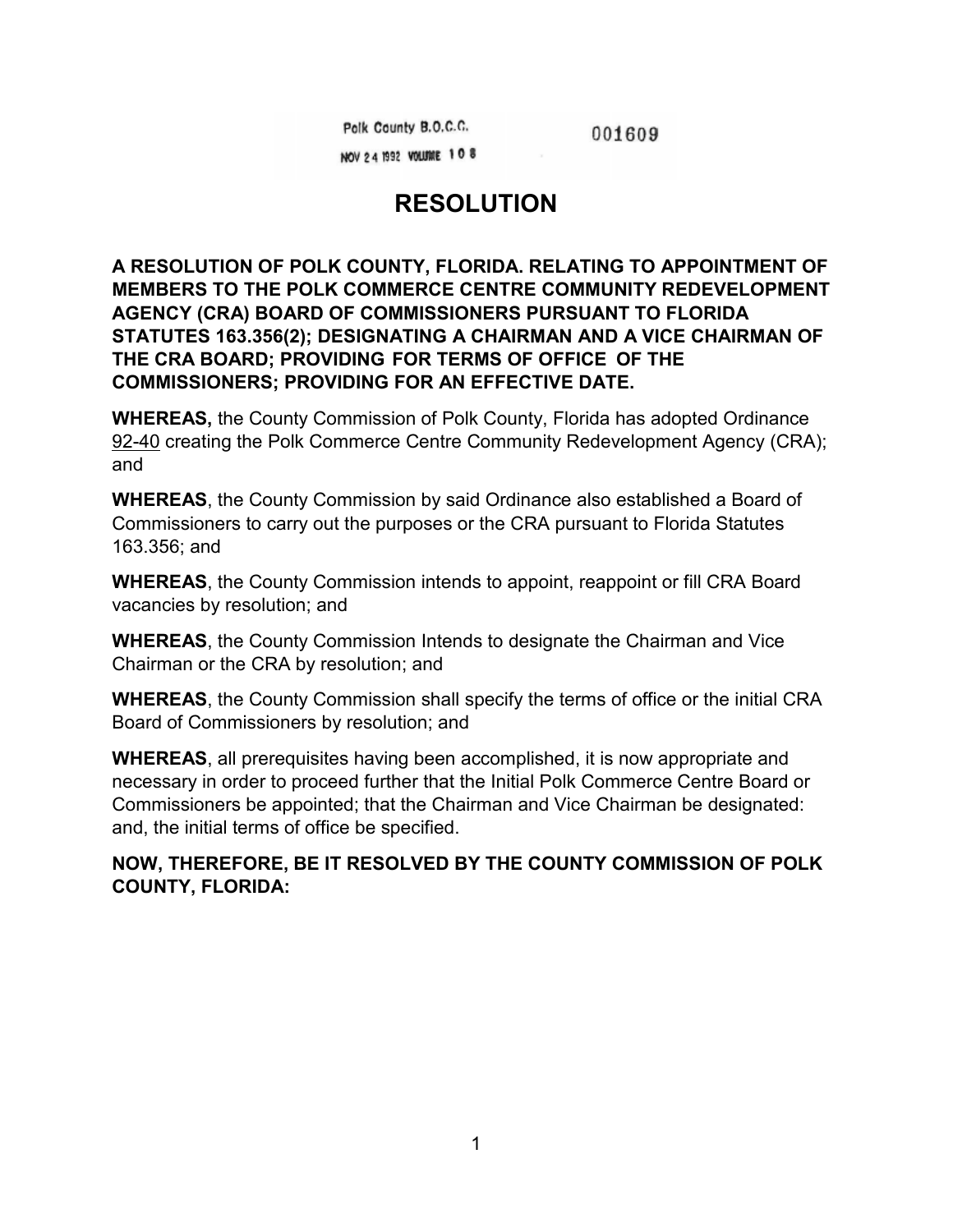Polk County B.O.C.C.

 $001610$ 

 $\mathbb{R}^m \times \sqrt{\mathbb{R}} \rightarrow \mathbb{R} \qquad \qquad \mathbb{R}^m \times \mathbb{R}^m$ 

NOV 24 1992 VOLUME 108

#### **SECTION ONE: Appointment of 5 members and terms of office**.

1. Jim Allen, Chairman Name

All Control States and

4 years Term of Office

PO Box 1065, Lakeland, FL 33892 Address

2. Tom Petcoff, Vice Chairman Name

4 years Term of Office

P.O. Box 2007, Lakeland, FL 33803 **Address** 

3. Leslie W. Dunson, Jr. Name

3 years Term of Office

P.O. Box 589, Winter Haven, FL 33880 Address

4. Morgan H. Roe Name

2 Years Term of Office

P.O. Box 900, Winter Haven, FL 33882 Address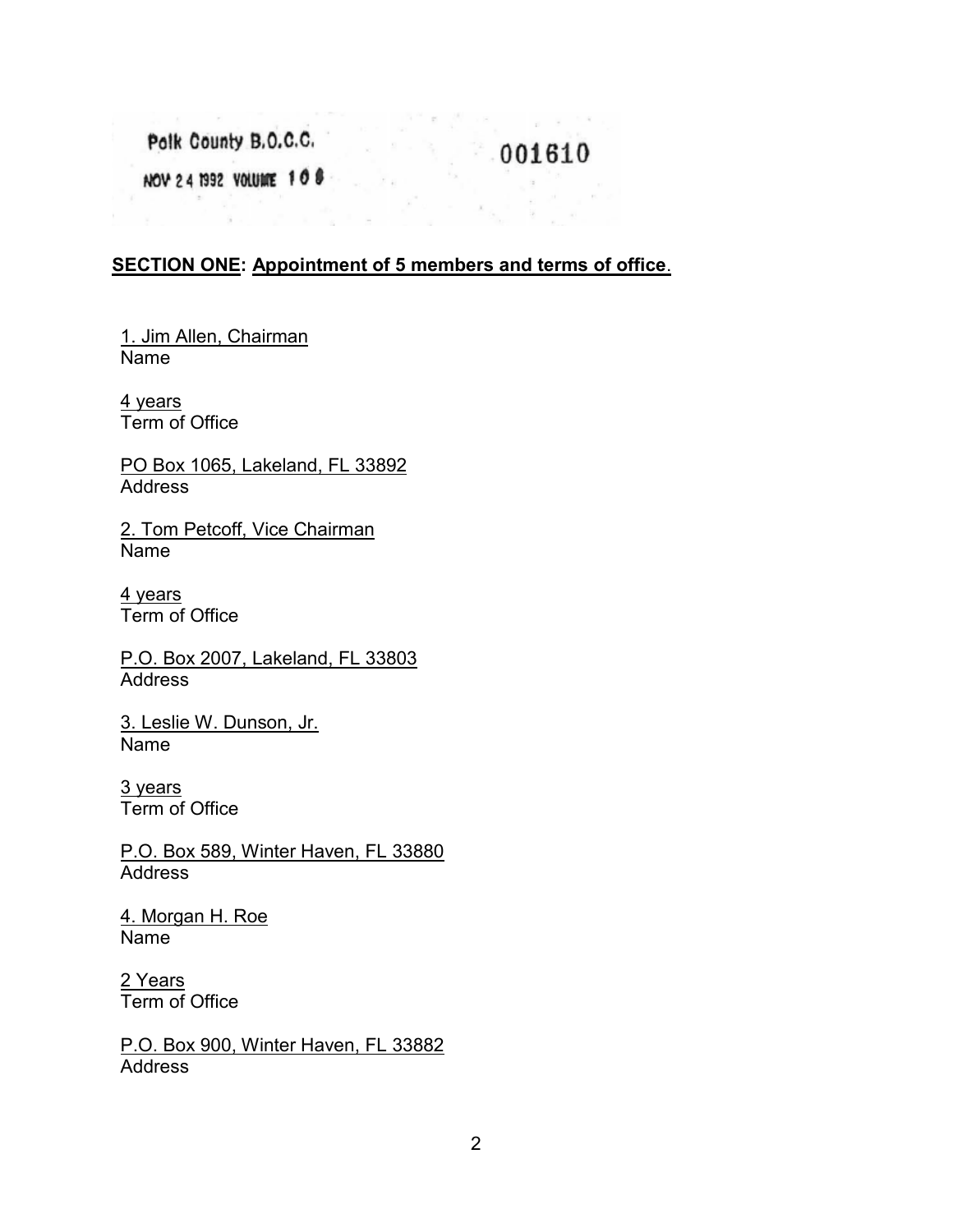Polk County B.O.C.C 001611 NOV 2 4 1992 VOLUME 108

5. M.D. Edmiston Name

1 year Term of Office

127 Wooden Way, S.E., Winter Haven, FL 33884 Address

**SECTION TWO: Chairman and Vice Chairman**, The Chairman shall be Jim Allen and the Vice Chairman shall be Tome Petcoff.

**SECTION THREE: Effective Date**; The terms of office of the Board of Commissioners shall commence on the effective date hereof. This resolution shall take effect immediately upon its passage.